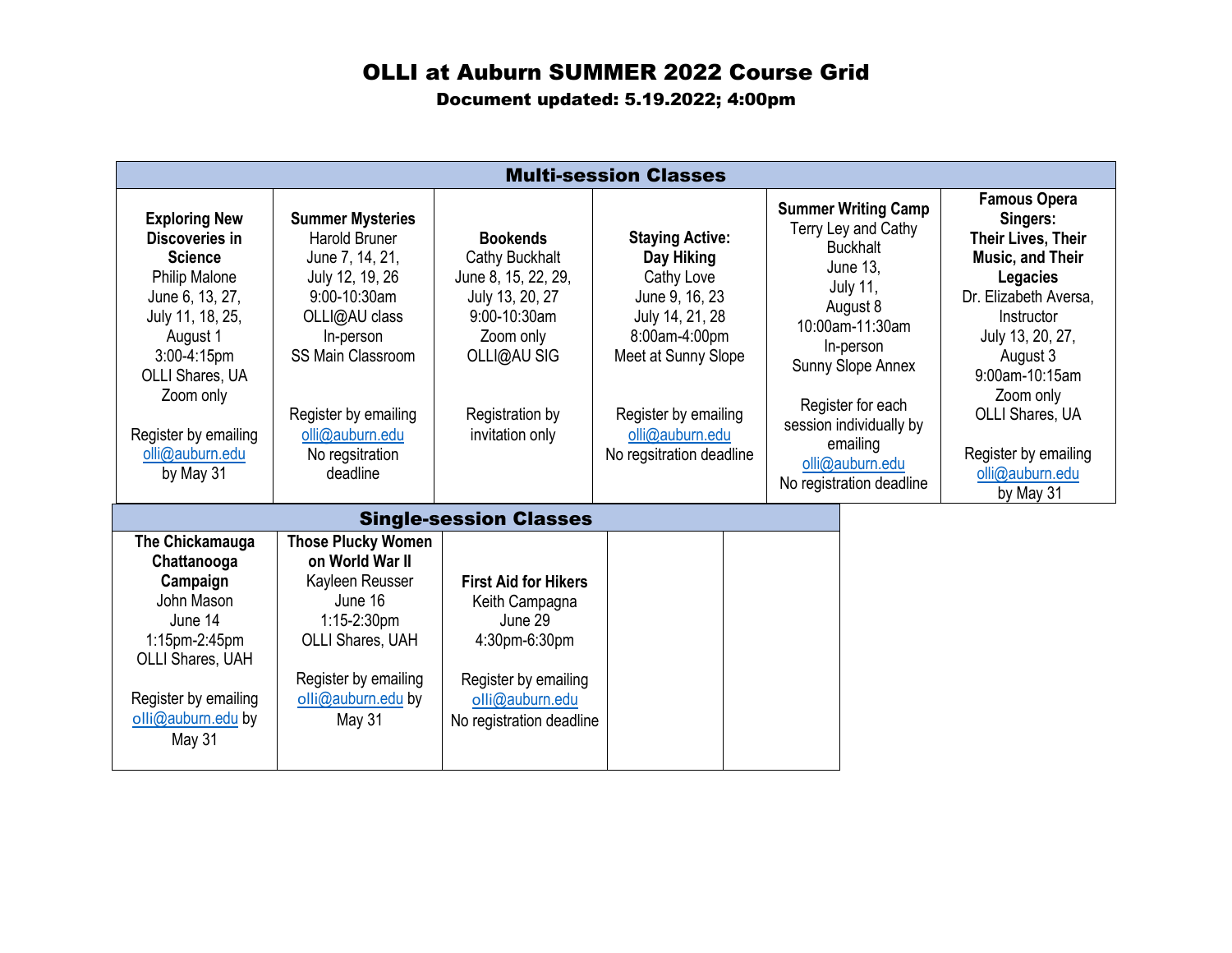## OLLI at Auburn SUMMER 2022 Course Grid

Document updated: 5.19.2022; 4:00pm

| <b>Summer Art Workshops in the Sunny Slope Annex</b>                                               |                                                                                              |                                                                                                                   |                                                                                                                                            |                                                                                              |  |  |  |
|----------------------------------------------------------------------------------------------------|----------------------------------------------------------------------------------------------|-------------------------------------------------------------------------------------------------------------------|--------------------------------------------------------------------------------------------------------------------------------------------|----------------------------------------------------------------------------------------------|--|--|--|
| The Renaissance:<br><b>Linear Perspective</b><br>Corky Nell<br>June 21, 22, 23<br>$4:00$ pm-5:30pm | <b>Chinese Brush Painting</b><br>Dong Shang<br>June 27, 28, 29<br>4:00pm-5:30pm              | The Sketchbook:<br>Drawing by Hand<br>in the Digital World<br>Julia Kjelgaard<br>July 5, 6, 7, 8<br>4:00pm-6:00pm | Introduction to<br><b>Digital Photography</b><br>Tanisha Stephens<br>July 19, $20$ , $21$ (dates yet to<br>be confirmed)<br>9:00am-12:00pm | Collage<br>Margee Bright-Ragland<br>July 20, 21, 22<br>4:00pm-6:00pm                         |  |  |  |
| Register for all three days by<br>emailing<br>bda0003@auburn.edu<br>No registration deadline       | Register for all three days by<br>emailing<br>bda0003@auburn.edu<br>No registration deadline | Register for all four days by<br>emailing<br>bda0003@auburn.edu<br>No registration deadline                       | Register for all three days by<br>emailing<br>bda0003@auburn.edu<br>No registration deadline                                               | Register for all three days by<br>emailing<br>bda0003@auburn.edu<br>No registration deadline |  |  |  |

|        | Brown Bags at Pebble Hill (in-person, FB Live)                                                                 |
|--------|----------------------------------------------------------------------------------------------------------------|
|        | $11:30am - 1:00pm$                                                                                             |
|        | Free and open to the public; No registration required                                                          |
|        | <b>Coronavirus Explained presented by Joseph Giambrone</b>                                                     |
|        | June 15                                                                                                        |
|        | Be SMART presented by Harriette Huggins from Moms Demand Action                                                |
|        | June 22                                                                                                        |
| S<br>Ŵ | OLLI Shares, AU                                                                                                |
|        | Taiwan, China, and the U.S. presented by Lawrence Grinter                                                      |
| o      | June 29                                                                                                        |
| Ш      | OLLI Shares, AU                                                                                                |
|        | Diabetes in Hearing and Balance Care presented by Kathy Dowd and Marsha Kleusing                               |
|        | July 13                                                                                                        |
|        | All About Birds: Physiological Ecology of Stress, Changing Environments, and Hormones presented by Tori Coutts |
|        | July 20                                                                                                        |
|        | OLLI Shares, AU                                                                                                |